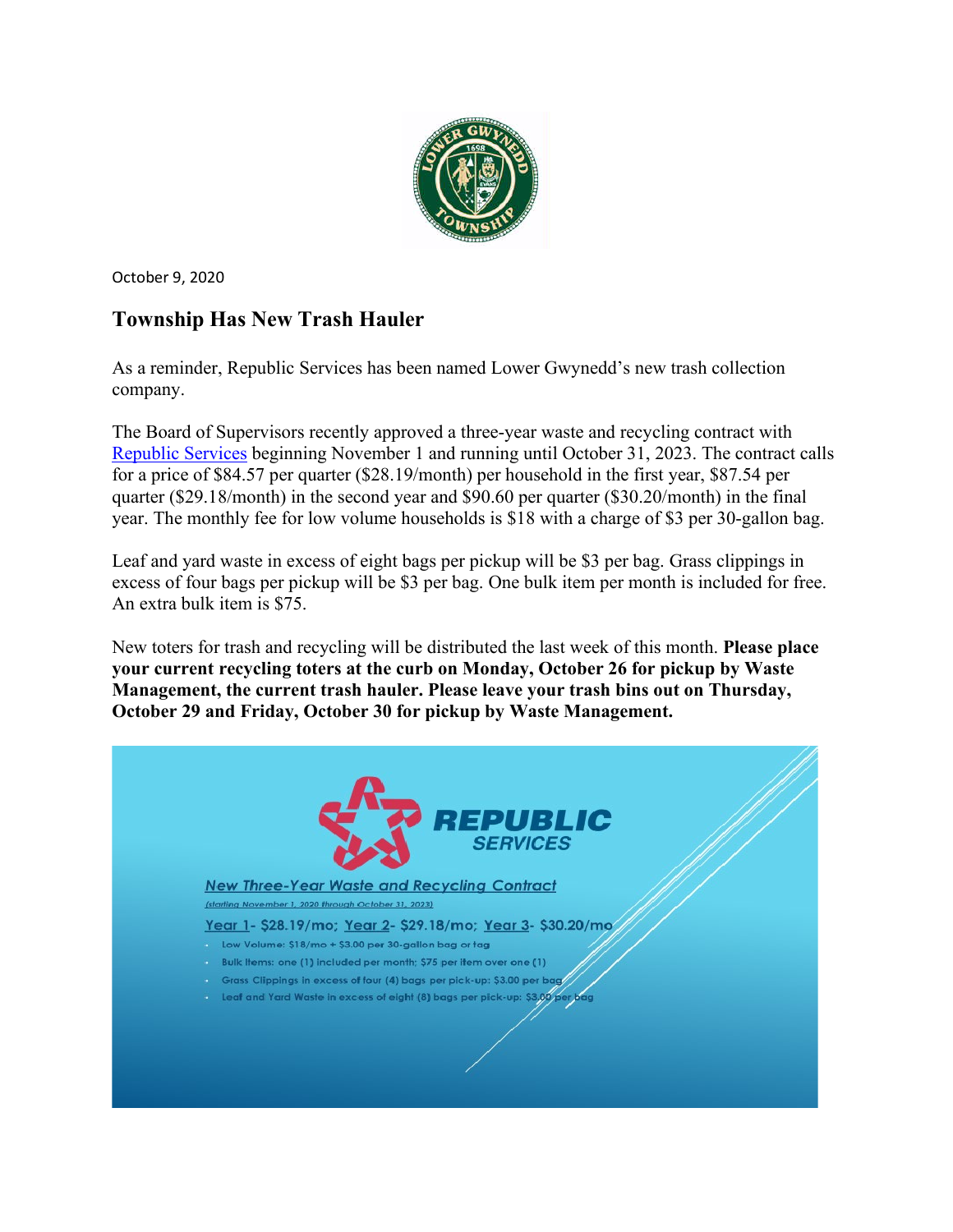## **Voting Resources For November 3 General Election**

The General Election is Tuesday, November 3. Polls will be open from 7 a.m. to 8 p.m. The last day to register to vote is October 19.

[Click here for voting information and resources from Montgomery County Voter Services](https://www.montcopa.org/753/Voter-Services)

[Click here to find your polling place for the General Election](https://www.montcopa.org/845/Where-Do-I-Vote)

The County Commissioners have approved 10 ballot drop off locations for the General Election. The closest drop off to Lower Gwynedd is at the Upper Dublin Township Building, 801 Loch Alsh Avenue. The ballot boxes will open on October 3 and be available for use from 9 a.m. to 4 p.m. on Mondays, Wednesdays and Fridays, from 11 a.m. to 6 p.m. on Tuesdays and Thursdays and from 11 a.m. to 4 p.m. on Saturdays and Sundays.

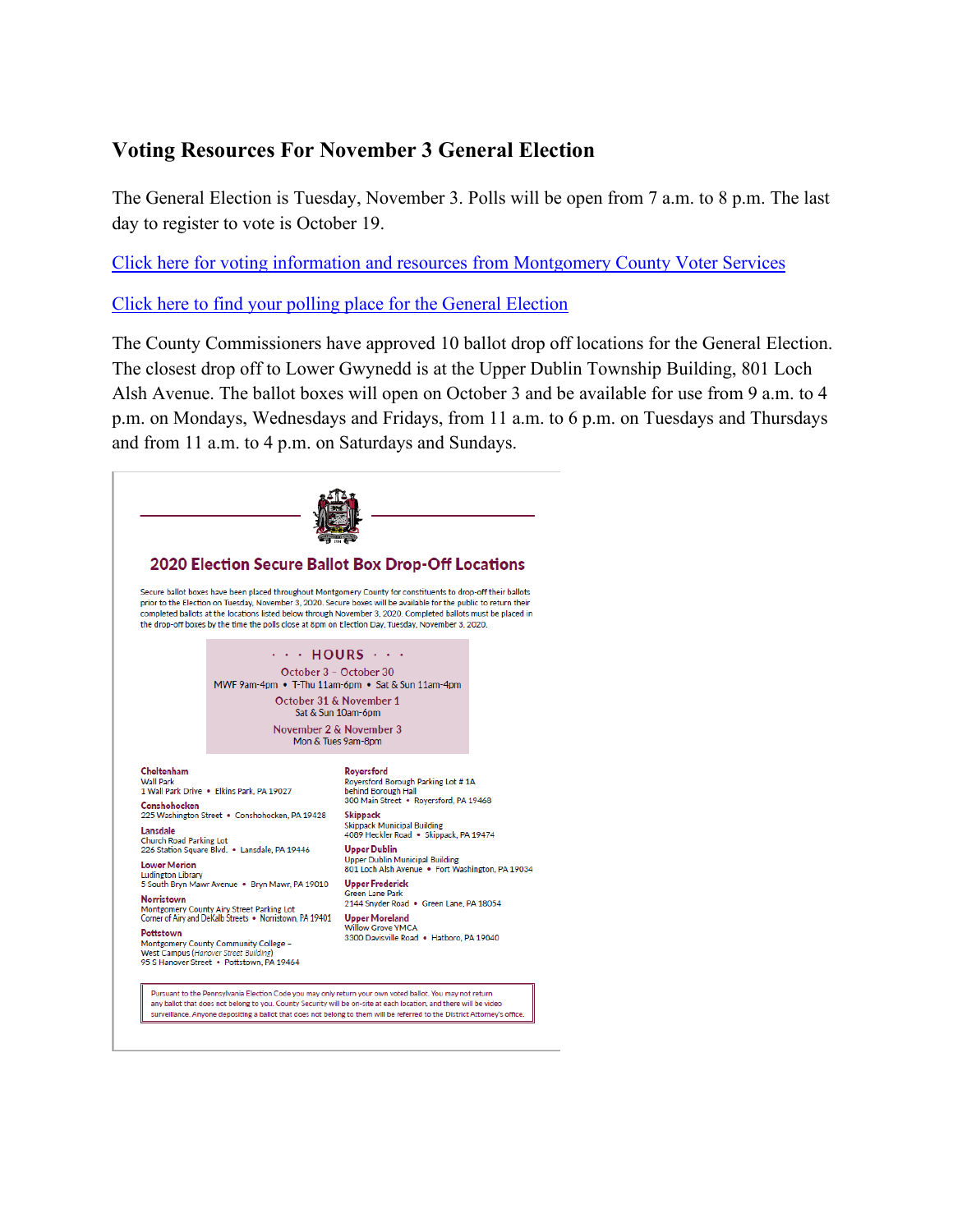# **Drug Take Back Day Is October 24**

[National Drug Take Back Day](https://takebackday.dea.gov/) is Saturday, October 24. The Lower Gwynedd Police Department will be a drop off location between 10 a.m. to 2 p.m.

Drug Take Back Day is a safe, convenient and responsible way to dispose of unused or expired prescription drugs.